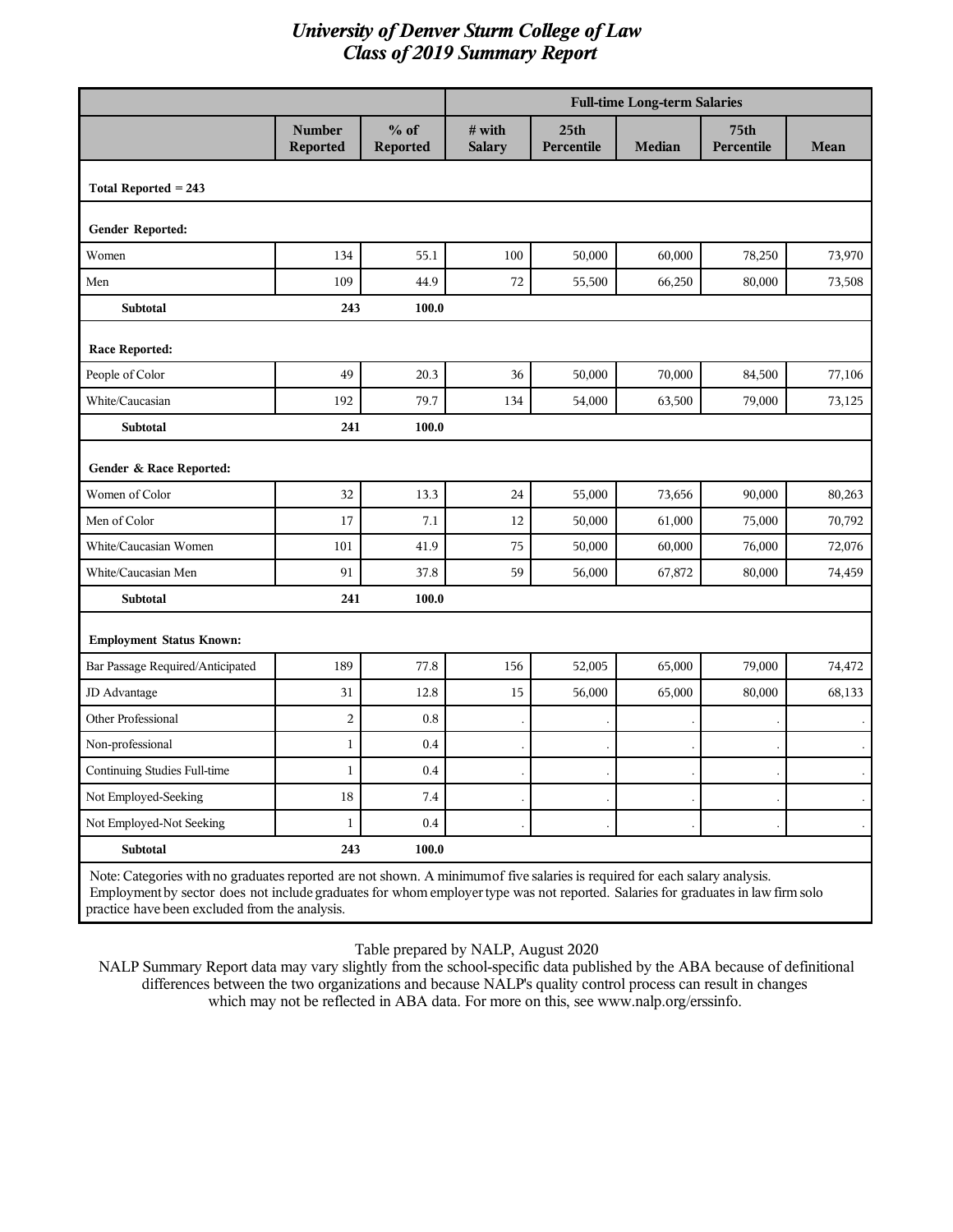|                                                                                                                             |                                  |                    | <b>Full-time Long-term Salaries</b> |                                |               |                                |        |
|-----------------------------------------------------------------------------------------------------------------------------|----------------------------------|--------------------|-------------------------------------|--------------------------------|---------------|--------------------------------|--------|
|                                                                                                                             | <b>Number</b><br><b>Reported</b> | $%$ of<br>Reported | $#$ with<br><b>Salary</b>           | 25 <sub>th</sub><br>Percentile | <b>Median</b> | 75 <sub>th</sub><br>Percentile | Mean   |
| Total Employed or Continuing Studies Full-time:                                                                             |                                  |                    |                                     |                                |               |                                |        |
| Continuing Studies Full-time                                                                                                | $\mathbf{1}$                     | 0.4                |                                     |                                |               |                                |        |
| Employed                                                                                                                    | 223                              | 91.8               | 172                                 | 52,005                         | 65,000        | 79,000                         | 73,777 |
| <b>Subtotal</b>                                                                                                             | 224                              | 92.2               |                                     |                                |               |                                |        |
| <b>Employment by Sector</b>                                                                                                 |                                  |                    |                                     |                                |               |                                |        |
| Private Sector                                                                                                              | 127                              | 57.0               | 94                                  | 60,000                         | 75,000        | 110,000                        | 85,617 |
| Public Sector                                                                                                               | 96                               | 43.0               | 78                                  | 50,000                         | 57,500        | 65,000                         | 59,507 |
| Subtotal                                                                                                                    | 223                              | 100.0              |                                     |                                |               |                                |        |
| Full-time/Part-time Jobs:                                                                                                   |                                  |                    |                                     |                                |               |                                |        |
| <b>Bar Passage</b><br>Req/Anticipated-Full-time                                                                             | 182                              | 81.6               | 156                                 | 52,005                         | 65,000        | 79,000                         | 74,472 |
| <b>Bar Passage</b><br>Req/Anticipated-Part-time                                                                             | 7                                | 3.1                |                                     |                                |               |                                |        |
| JD Advantage-Full-time                                                                                                      | 19                               | 8.5                | 15                                  | 56,000                         | 65,000        | 80,000                         | 68,133 |
| JD Advantage-Part-time                                                                                                      | 12                               | 5.4                |                                     |                                |               |                                |        |
| Other Professional-Full-time                                                                                                | $\mathbf{1}$                     | 0.4                |                                     |                                |               |                                |        |
| Other Professional-Part-time                                                                                                | $\mathbf{1}$                     | 0.4                |                                     |                                |               |                                |        |
| Non-professional-Full-time                                                                                                  | $\mathbf{1}$                     | 0.4                |                                     |                                |               |                                |        |
| Subtotal                                                                                                                    | 223                              | 100.0              |                                     |                                |               |                                |        |
| <b>Employment Categories:</b>                                                                                               |                                  |                    |                                     |                                |               |                                |        |
| Education                                                                                                                   | $\overline{2}$                   | 0.9                |                                     |                                |               |                                |        |
| <b>Business</b>                                                                                                             | 23                               | 10.3               | 18                                  | 60,000                         | 72,500        | 80,000                         | 72,333 |
| Judicial Clerk                                                                                                              | 35                               | 15.7               | 30                                  | 49,584                         | 50,000        | 59,000                         | 52,906 |
| Private Practice                                                                                                            | 104                              | 46.6               | 76                                  | 60,000                         | 75,500        | 120,000                        | 88,763 |
| Government                                                                                                                  | 35                               | 15.7               | 27                                  | 60,000                         | 67,872        | 72,886                         | 65,348 |
| Public Interest                                                                                                             | $24\,$                           | $10.8\,$           | 19                                  | 50,000                         | 55,000        | 58,000                         | 57,737 |
| Subtotal                                                                                                                    | 223                              | 100.0              |                                     |                                |               |                                |        |
| Note: Categories with no graduates reported are not shown. A minimum of five salaries is required for each salary analysis. |                                  |                    |                                     |                                |               |                                |        |

Employment by sector does not include graduates for whom employer type was not reported. Salaries for graduates in law firm solo practice have been excluded from the analysis.

Table prepared by NALP, August 2020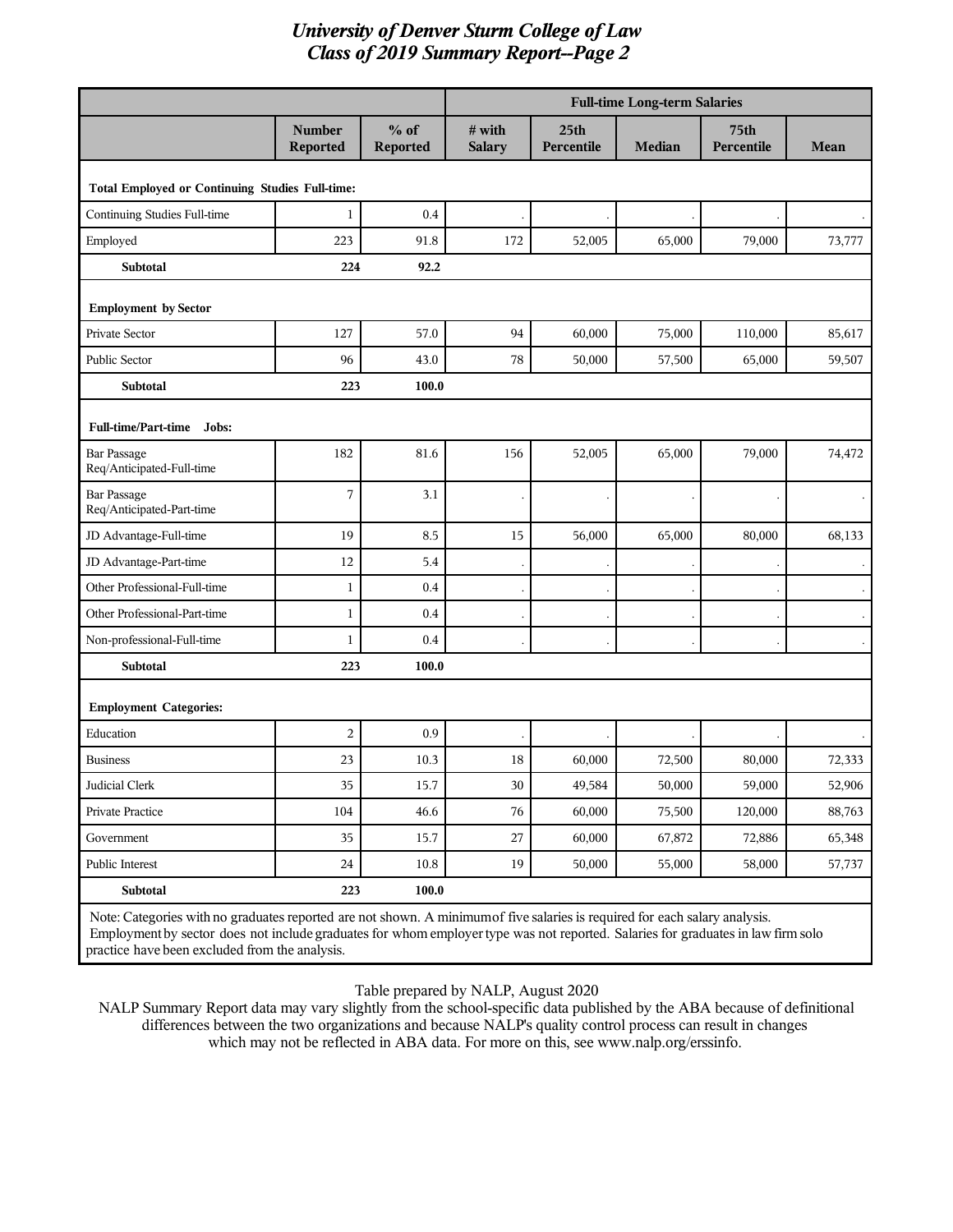|                                                                                                                             |                                  |                           |                            |                                | <b>Full-time Long-term Salaries</b> |                                |        |
|-----------------------------------------------------------------------------------------------------------------------------|----------------------------------|---------------------------|----------------------------|--------------------------------|-------------------------------------|--------------------------------|--------|
|                                                                                                                             | <b>Number</b><br><b>Reported</b> | $%$ of<br><b>Reported</b> | $\#$ with<br><b>Salary</b> | 25 <sub>th</sub><br>Percentile | <b>Median</b>                       | 75 <sub>th</sub><br>Percentile | Mean   |
| <b>Education Jobs:</b>                                                                                                      |                                  |                           |                            |                                |                                     |                                |        |
| Bar Passage Required/Anticipated                                                                                            | $\mathbf{1}$                     | 50.0                      |                            |                                |                                     |                                |        |
| JD Advantage                                                                                                                | $\mathbf{1}$                     | 50.0                      |                            |                                |                                     |                                |        |
| <b>Subtotal</b>                                                                                                             | $\overline{2}$                   | 100.0                     |                            |                                |                                     |                                |        |
| <b>Business Jobs:</b>                                                                                                       |                                  |                           |                            |                                |                                     |                                |        |
| Bar Passage Required/Anticipated                                                                                            | $\,8\,$                          | 34.8                      | $\,8\,$                    | 72,500                         | 75,000                              | 92,500                         | 81,875 |
| JD Advantage                                                                                                                | 13                               | 56.5                      | 9                          | 60,000                         | 65,000                              | 75,000                         | 66,333 |
| Other Professional                                                                                                          | $\overline{c}$                   | 8.7                       |                            |                                |                                     |                                |        |
| <b>Subtotal</b>                                                                                                             | 23                               | 100.0                     |                            |                                |                                     |                                |        |
| Private Practice Jobs:                                                                                                      |                                  |                           |                            |                                |                                     |                                |        |
| Bar Passage Required/Anticipated                                                                                            | 95                               | 91.3                      | 75                         | 60,000                         | 76,000                              | 120,000                        | 89,707 |
| JD Advantage                                                                                                                | 9                                | 8.7                       |                            |                                |                                     |                                |        |
| <b>Subtotal</b>                                                                                                             | 104                              | 100.0                     |                            |                                |                                     |                                |        |
| <b>Government Jobs:</b>                                                                                                     |                                  |                           |                            |                                |                                     |                                |        |
| Bar Passage Required/Anticipated                                                                                            | 33                               | 94.3                      | 25                         | 60,000                         | 68,000                              | 72,886                         | 65,576 |
| JD Advantage                                                                                                                | $\overline{c}$                   | 5.7                       |                            |                                |                                     |                                |        |
| <b>Subtotal</b>                                                                                                             | 35                               | 100.0                     |                            |                                |                                     |                                |        |
| Judicial Clerkships:                                                                                                        |                                  |                           |                            |                                |                                     |                                |        |
| Federal                                                                                                                     | $\overline{c}$                   | 5.7                       |                            |                                |                                     |                                |        |
| <b>State</b>                                                                                                                | 33                               | 94.3                      | 28                         | 49,542                         | 50,000                              | 54,500                         | 52,149 |
| <b>Subtotal</b>                                                                                                             | 35                               | 100.0                     |                            |                                |                                     |                                |        |
| Note: Categories with no graduates reported are not shown. A minimum of five salaries is required for each salary analysis. |                                  |                           |                            |                                |                                     |                                |        |

Salaries for graduates in law firm solo practice have been excluded from the analysis.

Table prepared by NALP, August 2020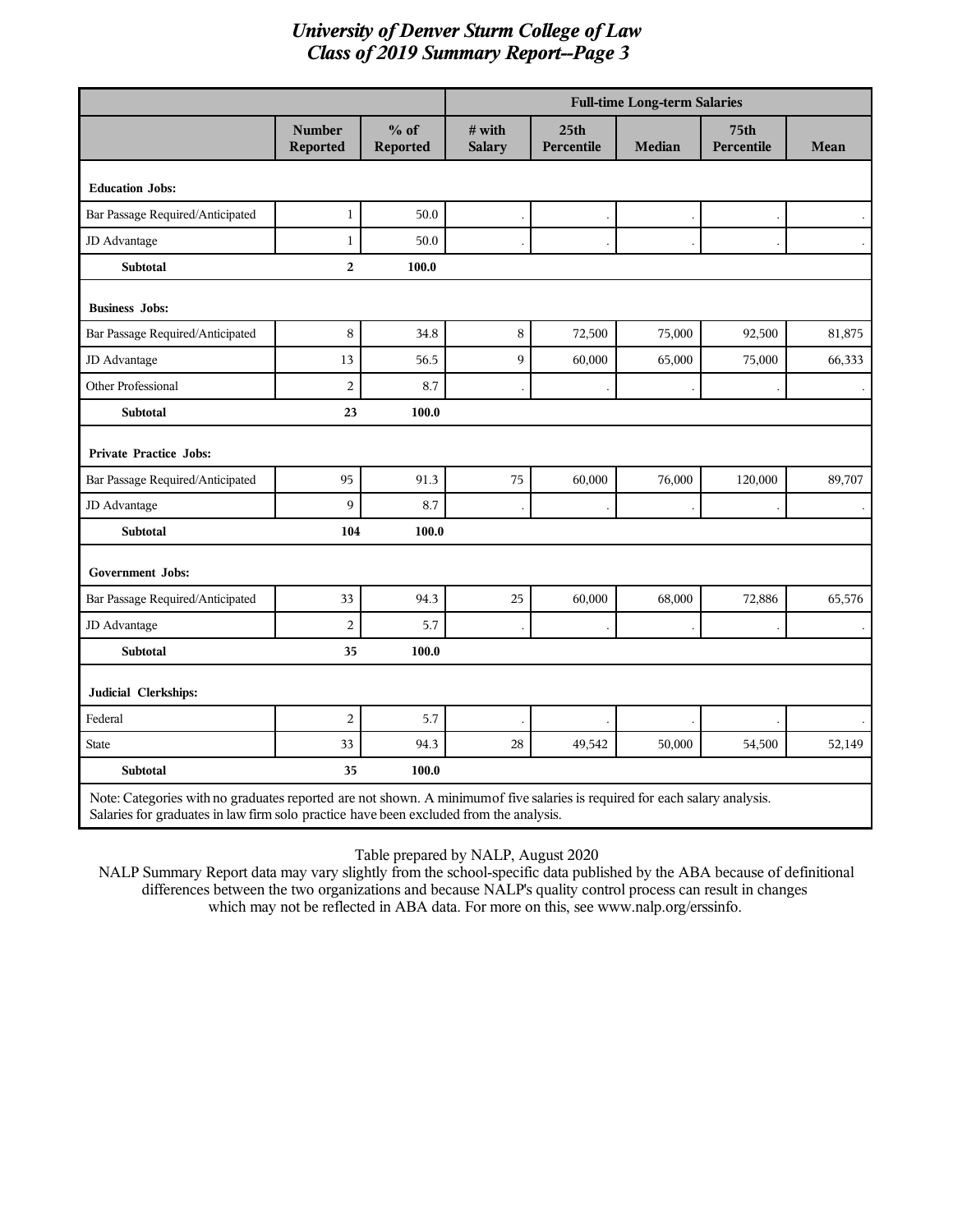|                                                                                                                                                                                                                       |                         |                           |                         |                                | <b>Full-time Long-term Salaries</b> |                    |         |
|-----------------------------------------------------------------------------------------------------------------------------------------------------------------------------------------------------------------------|-------------------------|---------------------------|-------------------------|--------------------------------|-------------------------------------|--------------------|---------|
|                                                                                                                                                                                                                       | Number<br>Reported      | $%$ of<br><b>Reported</b> | # with<br><b>Salary</b> | 25 <sub>th</sub><br>Percentile | <b>Median</b>                       | 75th<br>Percentile | Mean    |
| <b>Public Interest Jobs:</b>                                                                                                                                                                                          |                         |                           |                         |                                |                                     |                    |         |
| Bar Passage Required/Anticipated                                                                                                                                                                                      | 17                      | 70.8                      | 17                      | 50,000                         | 55,000                              | 58,000             | 56,353  |
| JD Advantage                                                                                                                                                                                                          | 6                       | 25.0                      |                         |                                |                                     |                    |         |
| Non-professional                                                                                                                                                                                                      | $\mathbf{1}$            | 4.2                       |                         |                                |                                     |                    |         |
| <b>Subtotal</b>                                                                                                                                                                                                       | 24                      | 100.0                     |                         |                                |                                     |                    |         |
| Size of Firm (by # of Attorney):                                                                                                                                                                                      |                         |                           |                         |                                |                                     |                    |         |
| $1 - 10$                                                                                                                                                                                                              | 49                      | 47.1                      | 33                      | 52,009                         | 60,000                              | 70,000             | 60,818  |
| 11-25                                                                                                                                                                                                                 | 17                      | 16.3                      | 12                      | 75,000                         | 80,000                              | 102,000            | 89,083  |
| 26-50                                                                                                                                                                                                                 | 9                       | 8.7                       | 8                       | 67,500                         | 79,000                              | 95,000             | 80,625  |
| 51-100                                                                                                                                                                                                                | 2                       | 1.9                       |                         |                                |                                     |                    |         |
| 101-250                                                                                                                                                                                                               | $\overline{\mathbf{4}}$ | 3.8                       |                         |                                |                                     |                    |         |
| 251-500                                                                                                                                                                                                               | 7                       | 6.7                       | 7                       | 130,000                        | 150,000                             | 150,000            | 140,714 |
| $501 +$                                                                                                                                                                                                               | 11                      | 10.6                      | 11                      | 120,000                        | 130,000                             | 140,000            | 135,000 |
| Solo practitioner                                                                                                                                                                                                     | 5                       | 4.8                       |                         |                                |                                     |                    |         |
| <b>Subtotal</b>                                                                                                                                                                                                       | 104                     | 100.0                     |                         |                                |                                     |                    |         |
| Type of Law Firm Job:                                                                                                                                                                                                 |                         |                           |                         |                                |                                     |                    |         |
| Associate                                                                                                                                                                                                             | 89                      | 85.6                      | 70                      | 65,000                         | 78,750                              | 125,000            | 91,607  |
| Law Clerk                                                                                                                                                                                                             | 14                      | 13.5                      | 6                       | 42,500                         | 54,000                              | 75,000             | 55,583  |
| Paralegal                                                                                                                                                                                                             | $\mathbf{1}$            | 1.0                       |                         |                                |                                     |                    |         |
| Subtotal                                                                                                                                                                                                              | 104                     | 100.0                     |                         |                                |                                     |                    |         |
| Note: Categories with no graduates reported are not shown. A minimum of five salaries is required for each salary analysis.<br>Salaries for graduates in law firm solo practice have been excluded from the analysis. |                         |                           |                         |                                |                                     |                    |         |

Table prepared by NALP, August 2020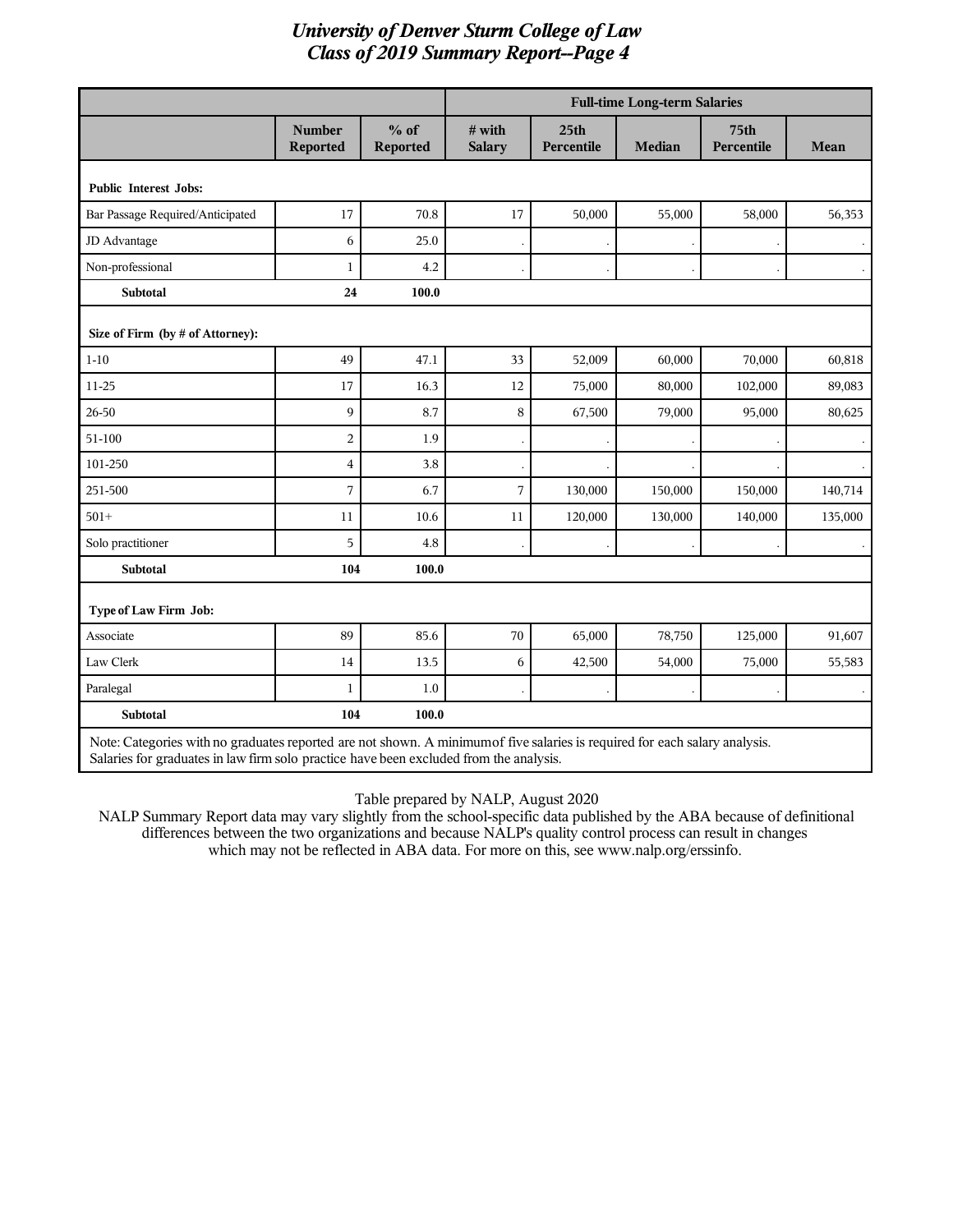|                                                                                                                                                                                                                       |                                  |                    |                         |                                | <b>Full-time Long-term Salaries</b> |                                |              |
|-----------------------------------------------------------------------------------------------------------------------------------------------------------------------------------------------------------------------|----------------------------------|--------------------|-------------------------|--------------------------------|-------------------------------------|--------------------------------|--------------|
|                                                                                                                                                                                                                       | <b>Number</b><br><b>Reported</b> | $%$ of<br>Reported | # with<br><b>Salary</b> | 25 <sub>th</sub><br>Percentile | <b>Median</b>                       | 75 <sub>th</sub><br>Percentile | <b>Mean</b>  |
| <b>Jobs Taken by Region:</b>                                                                                                                                                                                          |                                  |                    |                         |                                |                                     |                                |              |
| New England                                                                                                                                                                                                           | 1                                | 0.4                |                         |                                |                                     |                                | $\mathbf{r}$ |
| E North Central                                                                                                                                                                                                       | 1                                | 0.4                |                         |                                |                                     |                                |              |
| W North Central                                                                                                                                                                                                       | 6                                | 2.7                | 5                       | 60,000                         | 67,872                              | 75,000                         | 76,774       |
| South Atlantic                                                                                                                                                                                                        | 6                                | 2.7                |                         |                                |                                     |                                |              |
| Mountain                                                                                                                                                                                                              | 204                              | 91.5               | 158                     | 52,000                         | 65,000                              | 79,000                         | 73,827       |
| Pacific                                                                                                                                                                                                               | 3                                | 1.3                |                         |                                |                                     |                                |              |
| <b>US Territories</b>                                                                                                                                                                                                 | 1                                | 0.4                |                         |                                |                                     |                                |              |
| Non-US locations                                                                                                                                                                                                      | 1                                | 0.4                |                         |                                |                                     |                                |              |
| <b>Subtotal</b>                                                                                                                                                                                                       | 223                              | 100.0              |                         |                                |                                     |                                |              |
| <b>Location of Jobs:</b>                                                                                                                                                                                              |                                  |                    |                         |                                |                                     |                                |              |
| In-State                                                                                                                                                                                                              | 197                              | 88.3               | 152                     | 51,000                         | 65,000                              | 79,500                         | 74,163       |
| Out of State                                                                                                                                                                                                          | 26                               | 11.7               | 20                      | 55,500                         | 63,500                              | 74,000                         | 70,844       |
| <b>Subtotal</b>                                                                                                                                                                                                       | 223                              | 100.0              |                         |                                |                                     |                                |              |
| # States and Territories w/Employed Grads:                                                                                                                                                                            |                                  |                    |                         |                                |                                     |                                |              |
|                                                                                                                                                                                                                       | 20                               |                    |                         |                                |                                     |                                |              |
| <b>Total</b>                                                                                                                                                                                                          | 20                               |                    |                         |                                |                                     |                                |              |
| Note: Categories with no graduates reported are not shown. A minimum of five salaries is required for each salary analysis.<br>Salaries for graduates in law firm solo practice have been excluded from the analysis. |                                  |                    |                         |                                |                                     |                                |              |

Table prepared by NALP, August 2020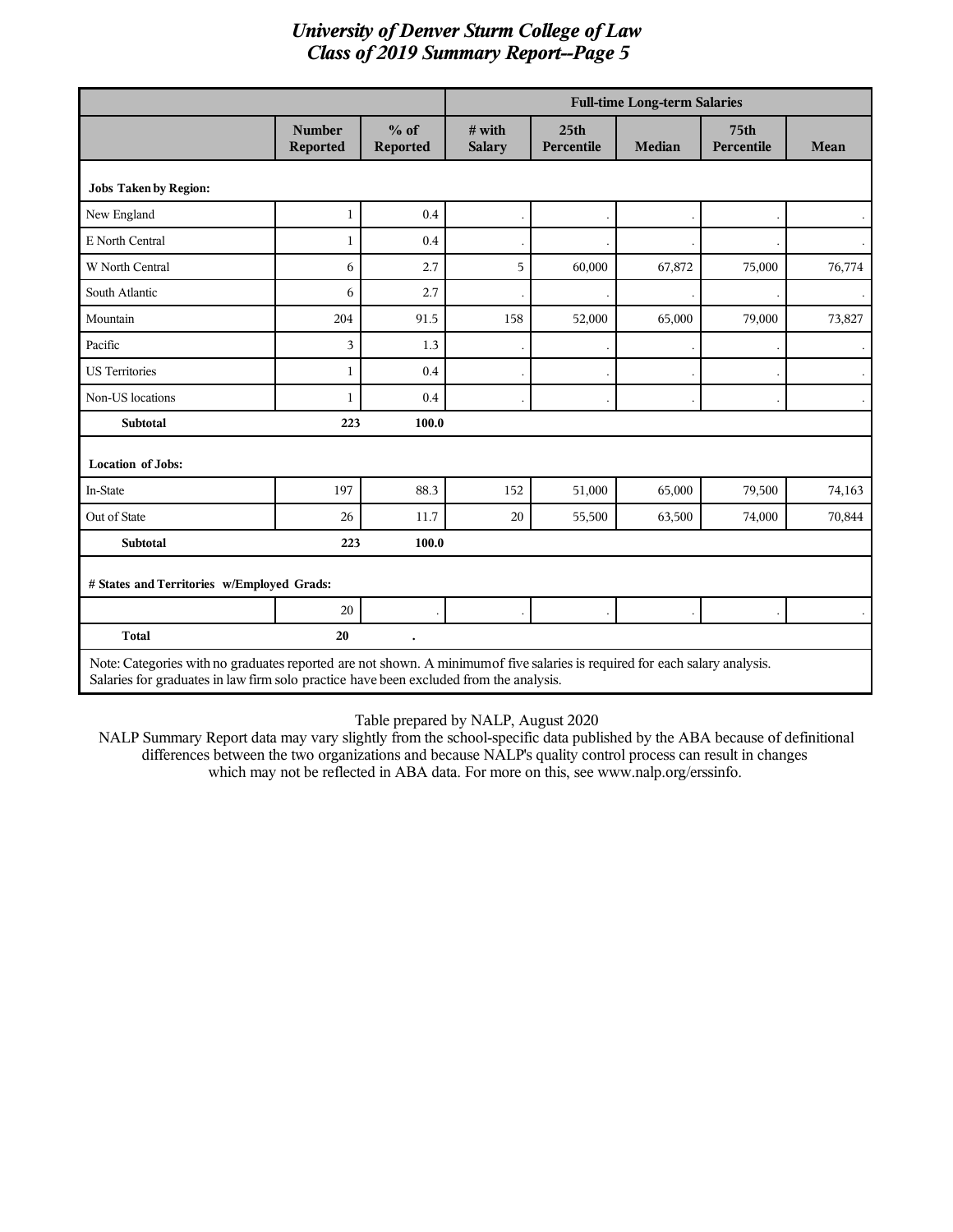|                                                                                                                                                                                                            | <b>Number</b><br><b>Reported</b> | $%$ of<br><b>Reported</b> |
|------------------------------------------------------------------------------------------------------------------------------------------------------------------------------------------------------------|----------------------------------|---------------------------|
| Source of Job                                                                                                                                                                                              |                                  |                           |
| Fall OCI                                                                                                                                                                                                   | 10                               | 5.1                       |
| Job fair/consortia                                                                                                                                                                                         | $\overline{c}$                   | 1.0                       |
| Job posting in CSO                                                                                                                                                                                         | 43                               | 21.8                      |
| Job posted online or in print                                                                                                                                                                              | 13                               | 6.6                       |
| Clerkship application process or<br><b>OSCAR</b>                                                                                                                                                           | 8                                | 4.1                       |
| Return to prior job                                                                                                                                                                                        | 4                                | 2.0                       |
| Referral                                                                                                                                                                                                   | 52                               | 26.4                      |
| Start own practice or business                                                                                                                                                                             | 8                                | 4.1                       |
| Self-initiated/letter                                                                                                                                                                                      | 31                               | 15.7                      |
| Spring OCI                                                                                                                                                                                                 | 4                                | 2.0                       |
| Temp agency                                                                                                                                                                                                | 1                                | 0.5                       |
| Other                                                                                                                                                                                                      | 21                               | 10.7                      |
| <b>Subtotal</b>                                                                                                                                                                                            | 197                              | 100.0                     |
| Timing of Job Offer                                                                                                                                                                                        |                                  |                           |
| Before graduation                                                                                                                                                                                          | 104                              | 48.1                      |
| After graduation                                                                                                                                                                                           | 112                              | 51.9                      |
| <b>Subtotal</b>                                                                                                                                                                                            | 216                              | 100.0                     |
| <b>Search Status of Employed Grads</b>                                                                                                                                                                     |                                  |                           |
| Seeking a different job                                                                                                                                                                                    | 29                               | 13.3                      |
| Not seeking a different job                                                                                                                                                                                | 189                              | 86.7                      |
| <b>Subtotal</b>                                                                                                                                                                                            | 218                              | 100.0                     |
| Note: Figures are based on jobs for which the item was<br>reported, and thus may not add to the total number of jobs.<br>Timing of job offer figures exclude any graduates starting their<br>own practice. |                                  |                           |

Table prepared by NALP, August 2020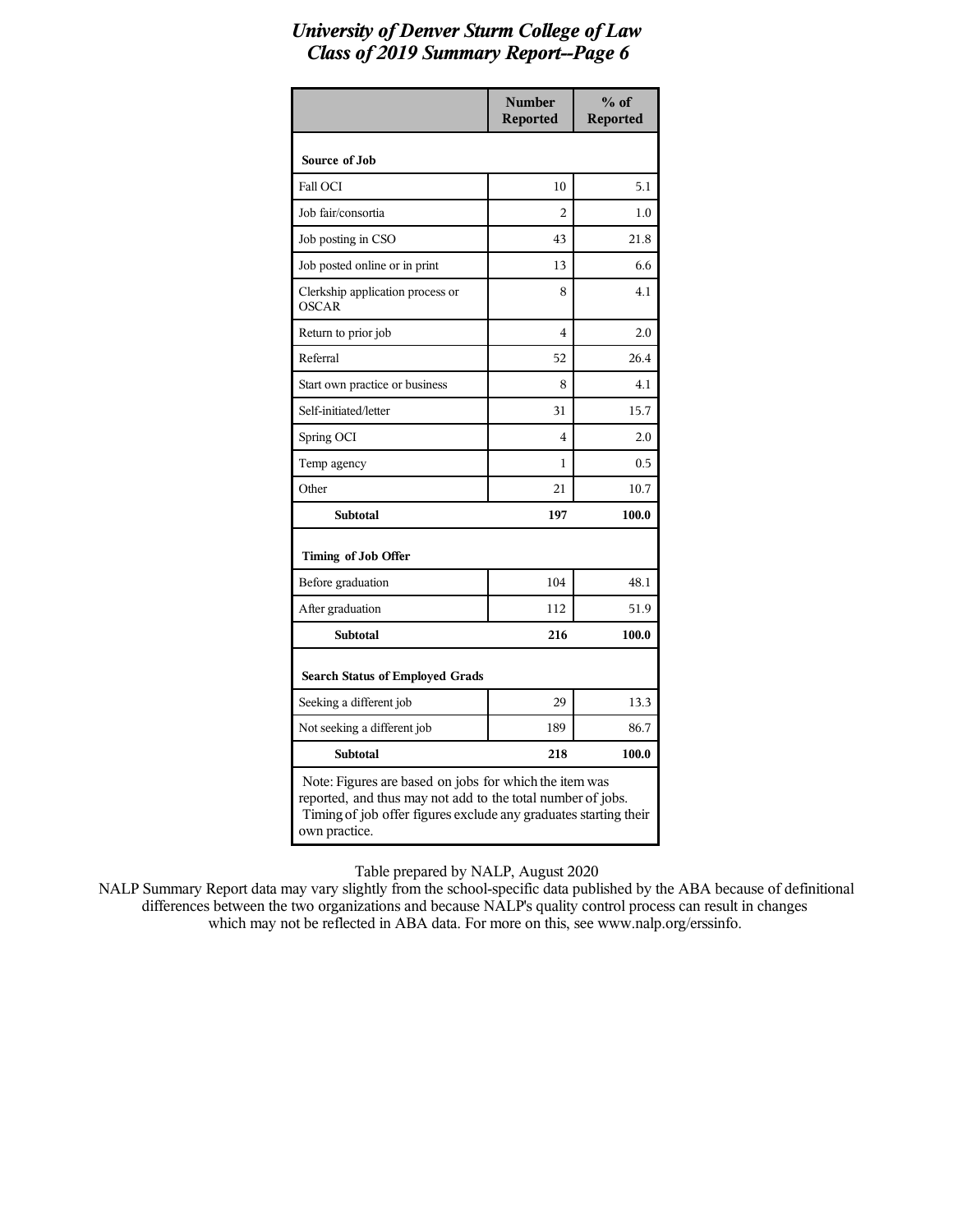|                                                                                                                                                                                                                             | <b>Number of Jobs Reported</b><br>as: |                                            |
|-----------------------------------------------------------------------------------------------------------------------------------------------------------------------------------------------------------------------------|---------------------------------------|--------------------------------------------|
|                                                                                                                                                                                                                             | Long-term<br>$(1+ years)$             | <b>Short-term</b><br>(Less than<br>1 year) |
| Duration of Jobs by Employer Type                                                                                                                                                                                           |                                       |                                            |
| Education                                                                                                                                                                                                                   | $\overline{c}$                        |                                            |
| <b>Business</b>                                                                                                                                                                                                             | 23                                    |                                            |
| Judicial Clerk                                                                                                                                                                                                              | 34                                    | 1                                          |
| <b>Private Practice</b>                                                                                                                                                                                                     | 102                                   | $\overline{c}$                             |
| Government                                                                                                                                                                                                                  | 31                                    | 4                                          |
| <b>Public Interest</b>                                                                                                                                                                                                      | 23                                    | 1                                          |
| <b>Total Reported</b>                                                                                                                                                                                                       | 215                                   | 8                                          |
| Total Number of Jobs Reported as Funded by Law School                                                                                                                                                                       |                                       |                                            |
|                                                                                                                                                                                                                             | 10                                    |                                            |
| <b>Total Reported</b>                                                                                                                                                                                                       | 10                                    |                                            |
| Note: Figures for job duration are based on jobs for which the item<br>was reported, and thus may not add to the total number of jobs.<br>The count of jobs funded by the law school is a total, regardless of<br>duration. |                                       |                                            |

Table prepared by NALP, August 2020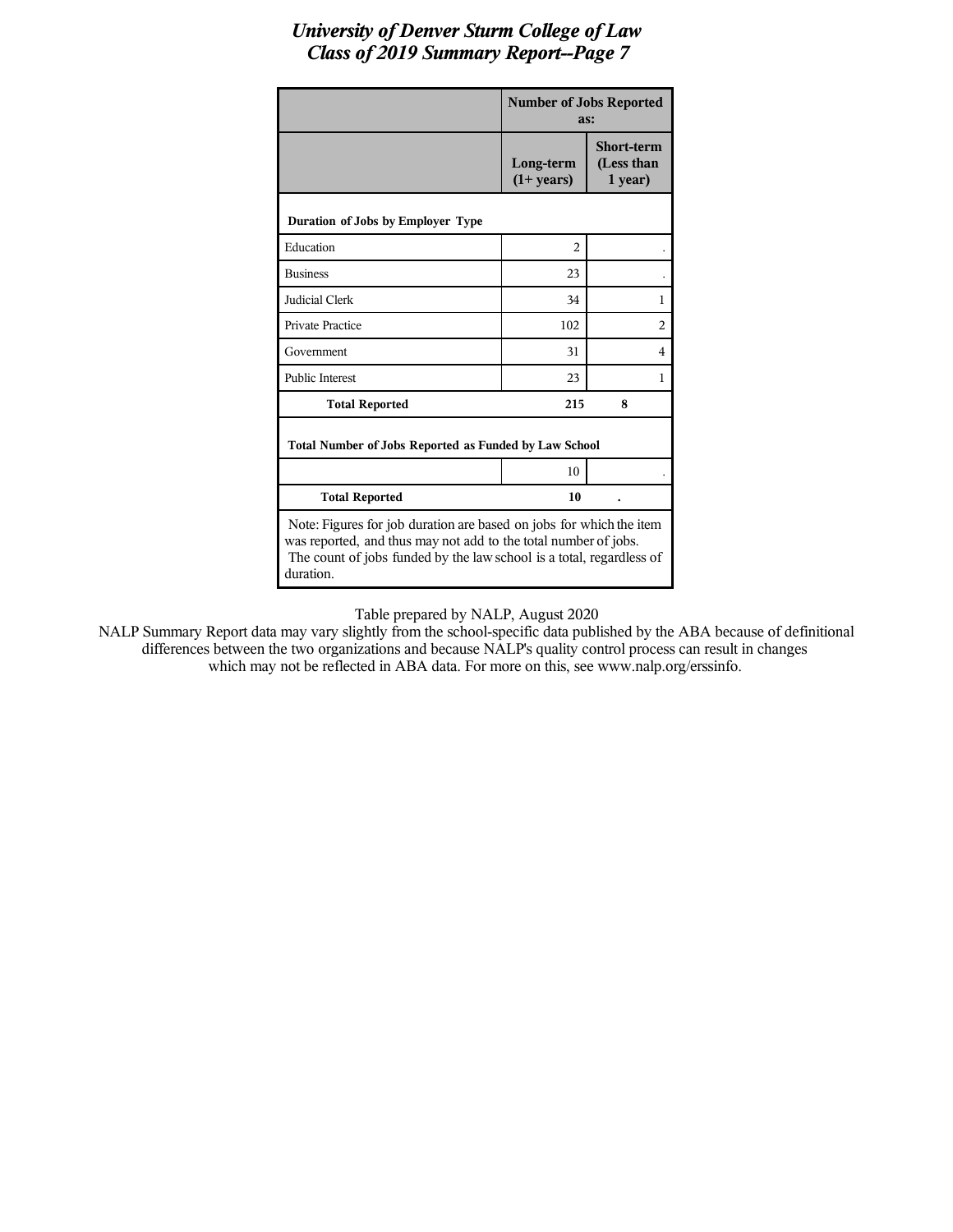# *Class of 2019--University of Denver Sturm College of Law Table 12 Source of Job by Employer Type*

| Source of Job by Employer                        | <b>Education</b>                 |                                        | <b>Business</b>                  |                                        | Judicial clerkship               |                                        | Law firms of 50 or<br>fewer      |                                        |
|--------------------------------------------------|----------------------------------|----------------------------------------|----------------------------------|----------------------------------------|----------------------------------|----------------------------------------|----------------------------------|----------------------------------------|
| <b>Type</b>                                      | <b>Number</b><br><b>Reported</b> | $\frac{0}{0}$<br>of<br><b>Reported</b> | <b>Number</b><br><b>Reported</b> | $\frac{0}{0}$<br>of<br><b>Reported</b> | <b>Number</b><br><b>Reported</b> | $\frac{6}{9}$<br>of<br><b>Reported</b> | <b>Number</b><br><b>Reported</b> | $\frac{6}{6}$<br>of<br><b>Reported</b> |
| <b>Fall OCI</b>                                  | $\Omega$                         | $\Omega$                               | 2                                | 9.1                                    | $\mathbf{0}$                     | $\overline{0}$                         |                                  | 1.5                                    |
| Job posting in CSO                               |                                  | 50.0                                   | 4                                | 18.2                                   | 8                                | 24.2                                   | 14                               | 21.2                                   |
| <b>Clerkship application process</b><br>or OSCAR | $\Omega$                         | $\mathbf{O}$                           | $\mathbf{O}$                     | 0                                      | 8                                | 24.2                                   | $\mathbf{O}$                     | $\overline{0}$                         |
| Pre-law school employer                          | $\Omega$                         | $\Omega$                               | $\Omega$                         | $\Omega$                               | $\Omega$                         | $\Omega$                               | $\overline{2}$                   | 3.0                                    |
| <b>Referral from friend</b>                      | $\overline{0}$                   | $\mathbf{O}$                           | 7                                | 31.8                                   | 7                                | 21.2                                   | 21                               | 31.8                                   |
| Letter/self-initiated                            | $\mathbf{O}$                     | $\mathbf{O}$                           | 0                                | $\mathbf{O}$                           | $\overline{2}$                   | 6.1                                    | 16                               | 24.2                                   |
| Temp agency or legal search                      | $\Omega$                         | $\Omega$                               |                                  | 4.5                                    | $\Omega$                         | $\Omega$                               | $\Omega$                         | $\Omega$                               |
| All other                                        |                                  | 50.0                                   | 8                                | 36.4                                   | 8                                | 24.2                                   | 12                               | 18.2                                   |
| <b>TOTAL</b>                                     | 2                                | 100.0                                  | 22                               | 100.0                                  | 33                               | 100.0                                  | 66                               | 100.0                                  |

|                                                  | Law firms of 51 or<br>more       |                                        | Government                       |                                        | <b>Public interest</b>           |                                        | All Employer Types*              |                                        |
|--------------------------------------------------|----------------------------------|----------------------------------------|----------------------------------|----------------------------------------|----------------------------------|----------------------------------------|----------------------------------|----------------------------------------|
| Source of Job by Employer<br><b>Type</b>         | <b>Number</b><br><b>Reported</b> | $\frac{0}{0}$<br>of<br><b>Reported</b> | <b>Number</b><br><b>Reported</b> | $\frac{0}{0}$<br>of<br><b>Reported</b> | <b>Number</b><br><b>Reported</b> | $\frac{0}{0}$<br>of<br><b>Reported</b> | <b>Number</b><br><b>Reported</b> | $\frac{0}{0}$<br>of<br><b>Reported</b> |
| <b>Fall OCI</b>                                  | 7                                | 29.2                                   | $\mathbf{O}$                     | $\mathbf 0$                            | $\Omega$                         | $\mathbf 0$                            | 10                               | 5.1                                    |
| Job posting in CSO                               |                                  | 4.2                                    | 10                               | 32.3                                   | 5                                | 26.3                                   | 43                               | 21.8                                   |
| <b>Clerkship application process</b><br>or OSCAR | $\Omega$                         | $\Omega$                               | $\mathbf{O}$                     | $\mathbf{0}$                           | $\mathbf{0}$                     | $\Omega$                               | 8                                | 4.1                                    |
| <b>Pre-law school employer</b>                   |                                  | 4.2                                    | $\Omega$                         | $\Omega$                               |                                  | 5.3                                    | 4                                | 2.0                                    |
| <b>Referral from friend</b>                      | 4                                | 16.7                                   | 9                                | 29.0                                   | 4                                | 21.1                                   | 52                               | 26.4                                   |
| Letter/self-initiated                            | 3                                | 12.5                                   | 4                                | 12.9                                   | 6                                | 31.6                                   | 31                               | 15.7                                   |
| Temp agency or legal search                      | $\Omega$                         | $\Omega$                               | $\Omega$                         | $\Omega$                               | $\Omega$                         | $\Omega$                               |                                  | 0.5                                    |
| All other                                        | 8                                | 33.3                                   | 8                                | 25.8                                   | 3                                | 15.8                                   | 48                               | 24.4                                   |
| <b>TOTAL</b>                                     | 24                               | 100.0                                  | 31                               | 100.0                                  | 19                               | 100.0                                  | 197                              | 100.0                                  |

*"Other" also includes job fairs, spring OCI, non-CSO job sites and postings, and the self-employed. \* Excludes jobs for which a source, employer type, or firm size was not reported.*

*Table prepared by NALP, August 2020*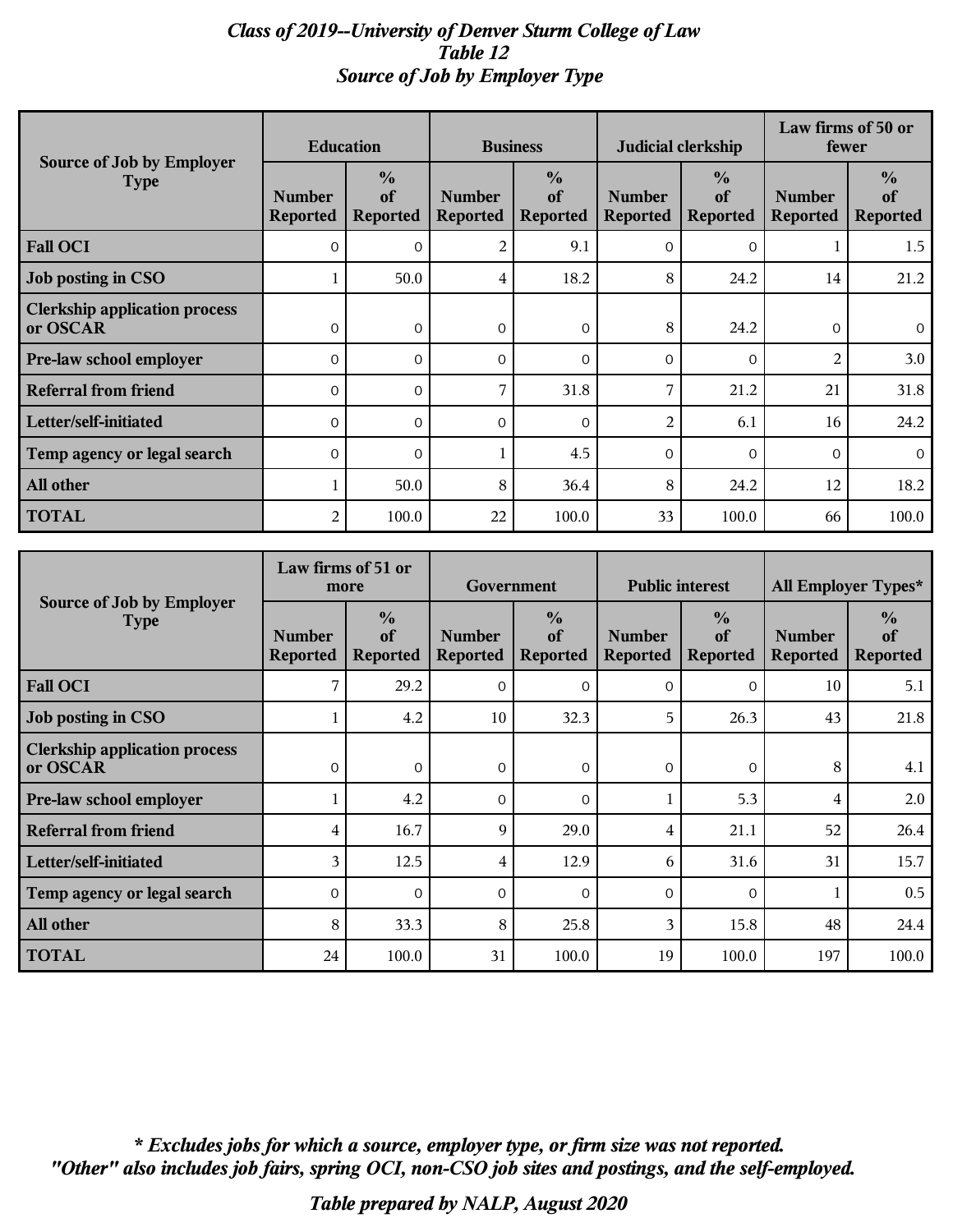# *Class of 2019--University of Denver Sturm College of Law Table 13 Number of Jobs Reported Taken by State*

| <b>Region</b>    | <b>State</b>       | #<br>of<br>jobs | $\frac{1}{2}$<br>of<br>jobs |
|------------------|--------------------|-----------------|-----------------------------|
| New England      | Massachusetts      | 1               | 0.4                         |
|                  |                    | 1               | 0.4                         |
| E. North Central | Illinois           | 1               | 0.4                         |
|                  |                    | 1               | 0.4                         |
| W. North Central | Iowa               | 1               | 0.4                         |
|                  | Kansas             | 1               | 0.4                         |
|                  | Minnesota          | $\overline{2}$  | 0.9                         |
|                  | Missouri           | 1               | 0.4                         |
|                  | North Dakota       | 1               | 0.4                         |
|                  |                    | 6               | 2.7                         |
| South Atlantic   | Delaware           | 1               | 0.4                         |
|                  | Washington, DC     | $\overline{2}$  | 0.9                         |
|                  | Florida            | $\overline{2}$  | 0.9                         |
|                  | North Carolina     | 1               | 0.4                         |
|                  |                    | 6               | 2.7                         |
| Mountain         | Arizona            | 1               | 0.4                         |
|                  | Colorado           | 197             | 88.3                        |
|                  | Idaho              | 1               | 0.4                         |
|                  | Nevada             | 2               | 0.9                         |
|                  | New Mexico         | 2               | 0.9                         |
|                  | Utah               | 1               | 0.4                         |
|                  |                    | 204             | 91.5                        |
| Pacific          | California         | 1               | 0.4                         |
|                  | Washington         | 2               | 0.9                         |
|                  |                    | $\mathfrak{Z}$  | 1.3                         |
| Territories      | Puerto Rico        | 1               | 0.4                         |
|                  |                    | 1               | 0.4                         |
| Non US locations | Non U.S. locations | 1               | 0.4                         |
|                  |                    | 1               | 0.4                         |
| TOTAL            |                    | 223             | 100.0                       |

*Excludes employed graduates for whom job location was not reported.*

*Table prepared by NALP, August 2020*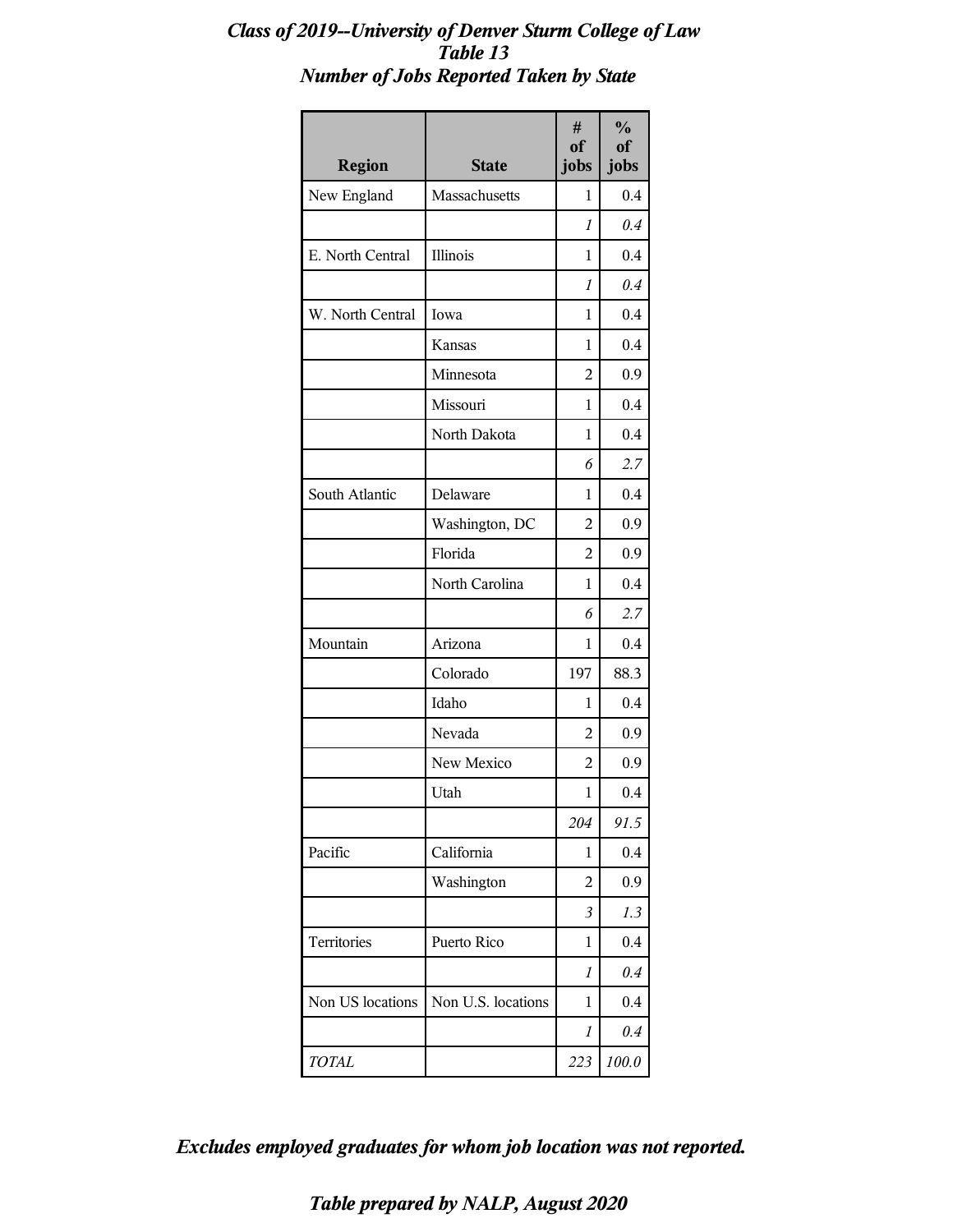#### *Class of 2019--University of Denver Sturm College of Law Table 14 Location of Instate Jobs*

| <b>In-state location</b> | #<br><sub>of</sub><br><b>Jobs</b> | $\frac{0}{0}$<br>оf<br>Jobs |
|--------------------------|-----------------------------------|-----------------------------|
| Aurora                   | 3                                 | 1.5                         |
| <b>Boulder</b>           | 7                                 | 3.6                         |
| Colorado Springs         | 5                                 | 2.5                         |
| Denver                   | 122                               | 61.9                        |
| Englewood                | 4                                 | 2.0                         |
| Fort Collins             | $\overline{2}$                    | 1.0                         |
| <b>Grand Junction</b>    | 2                                 | 1.0                         |
| Greeley                  | 3                                 | 1.5                         |
| Littleton                | $\overline{2}$                    | 1.0                         |
| Longmont                 | 1                                 | 0.5                         |
| Other/unknown Colorado   | 45                                | 22.8                        |
| Pueblo                   | 1                                 | 0.5                         |
|                          | 197                               | 100.0                       |

*Excludes employed graduates for whom job location was not reported.*